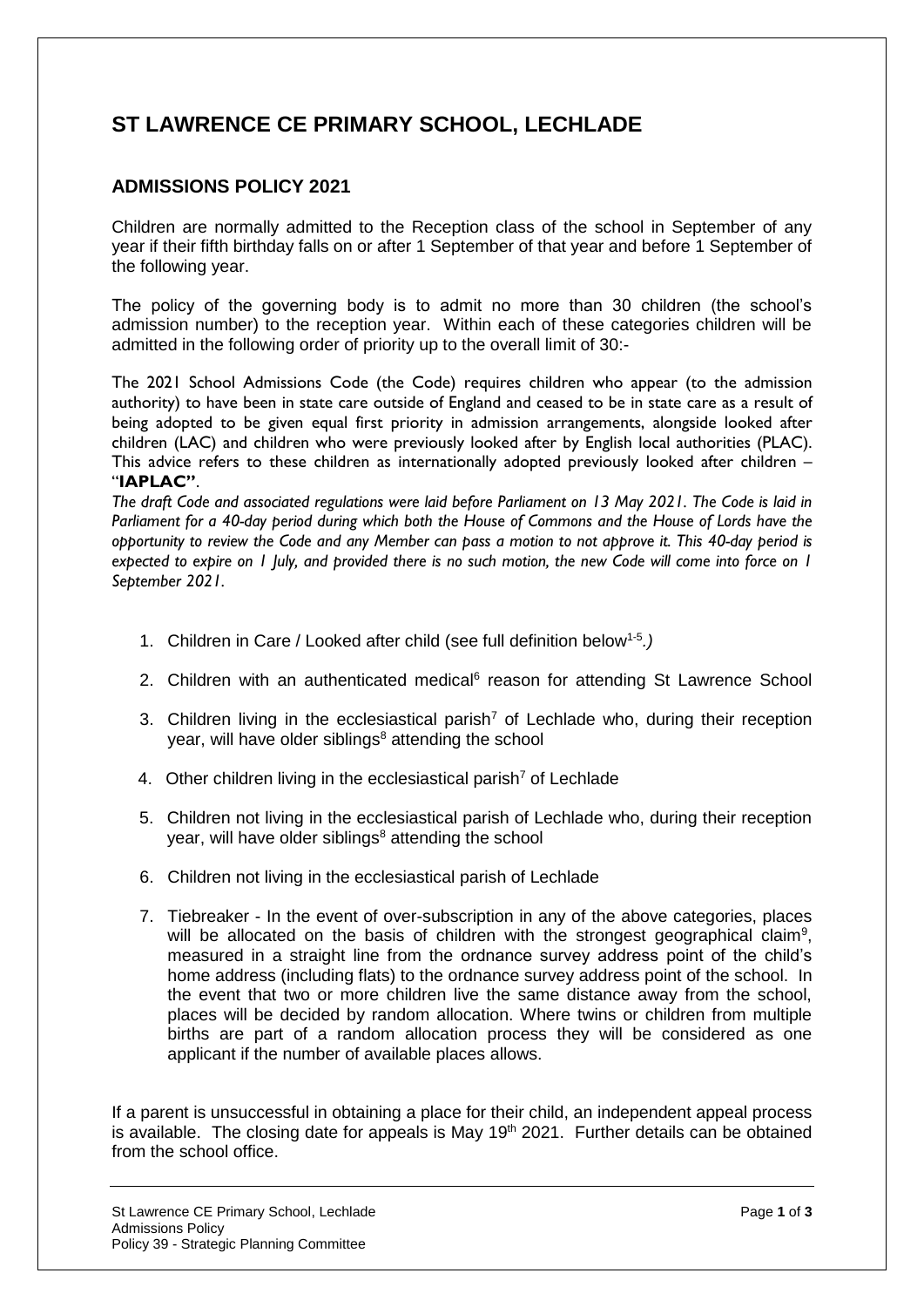A child with an Education Health Care Plan that names the school will be given priority even if the school is full.

#### **In Year admissions**

For applications which are made outside of the normal year of entry to the school, St Lawrence School is responsible for offering places using the categories stated above and will inform parents if their child / children have a place at the school.

#### **Waiting Lists**

If the school is oversubscribed, a waiting list will be held until the end of December. The waiting list will be prioritised according to the criteria set out in the points above.

#### **Fair Access Protocols**

A vulnerable child within the LA Protocols requiring a place in School will take precedent over any child on the waiting list.

#### **Transport**

No transport is available for this school.

#### **Admission of Summer Born Children for Reception Entry for St Lawrence Primary School.**

The Governing Body of St Lawrence Primary School acknowledges the updated advice from the Department of Education that, parents/carers of "summer born" children (born between 1 April and 31 August) may request to defer entry to the Reception Class by a whole academic year. The Governing Body will make a decision on behalf of St Lawrence Primary School. We follow the Local Authority process which states that parents can only apply for a Reception place at a school once and must apply for a place during the standard application process timeline for their chronological year group, stating their reasons for requesting deferred entry to the following year. The Governing Body will decide whether the deferred entry can be approved for the school.

For further information please use the link below:

[http://www.gloucestershire.gov.uk/education-and-learning/school-admissions/application-for-a](http://www.gloucestershire.gov.uk/education-and-learning/school-admissions/application-for-a-primary-or-infant-school-place/)[primary-or-infant-school-place/](http://www.gloucestershire.gov.uk/education-and-learning/school-admissions/application-for-a-primary-or-infant-school-place/)

## **Normal Admission Round**

The term 'normal admissions round' refers to all applications for admission to the main year of entry of the school i.e. Reception for Infant and Primary Schools. Applications made during the normal admissions round will be made in advance of the academic year in which the child is due to start at the new school. Children are entitled to a full-time place, however, may attend part-time until later in the school year but not beyond the point at which they reach compulsory school age.

## **Service Family Arrangements**

Please note the guidance relating to admissions for UK service personnel and other Crown Servants in the following link: